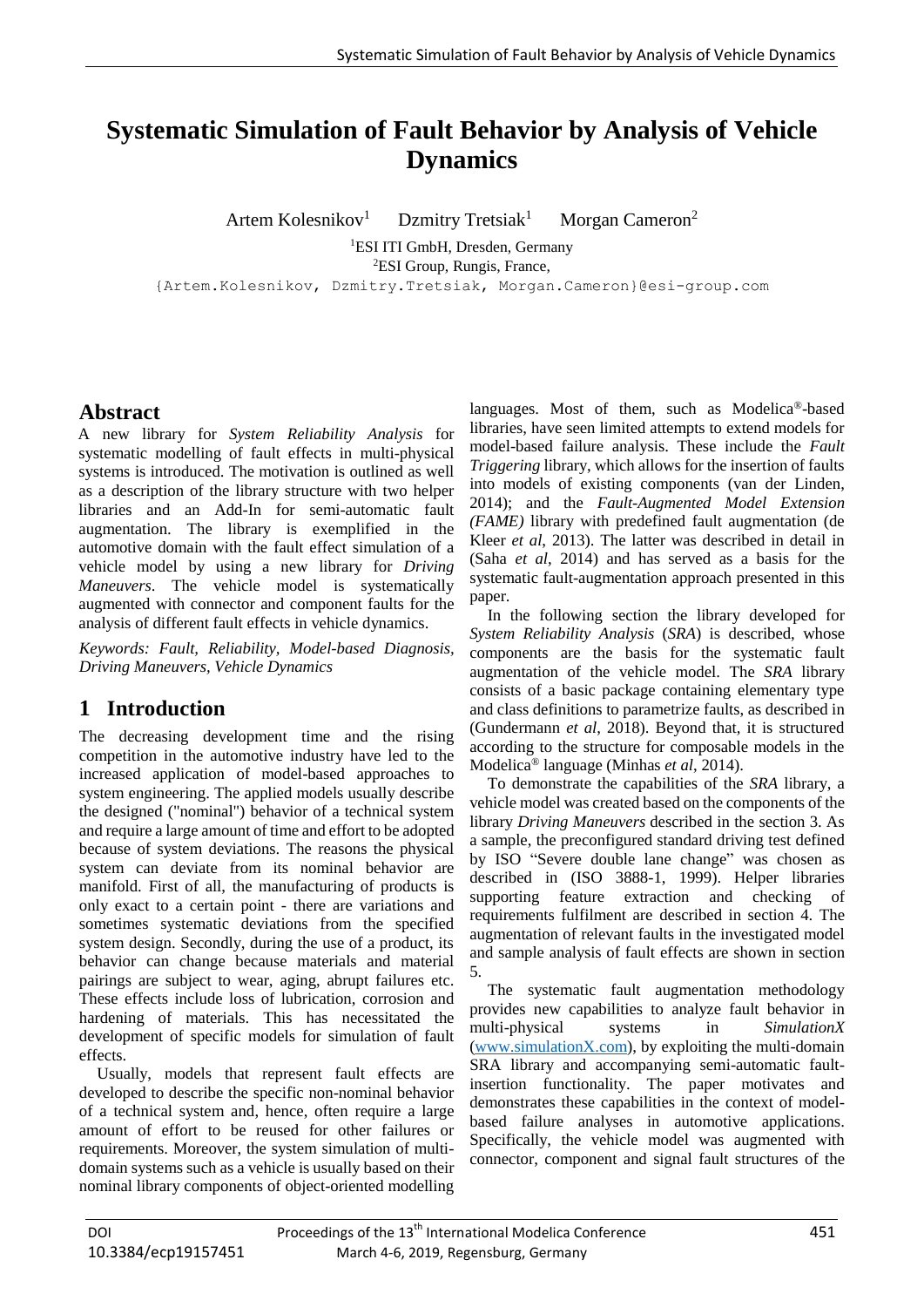*SRA* library to simulate very different fault effects extracted and analyzed by the helper libraries.

# **2 The Library for System Reliability Analysis**

Throughout this paper the term fault refers to any deviation from the nominal system's behavior. The Modelica® components developed for the *SRA* library in *SimulationX* simulate only the effect of a process on the system's behavior and focus on its dynamical evolution or interaction with other processes. For example, mechanical faults in joints, gears, shafts, springs or clutches because of breakage or slipping lead to the reduction of transmitted forces or torques. The current reduction because of bad or open connections in an electrical system, the mass flow decreases in a hydraulic system because of leakage or obstruction as well as changes of heat flows in a thermic system have comparable behavior and can be similarly structured, modeled and analyzed (Kolesnikov *et al*, 2018). As an example, the three oscillators from different physical domains shown in Figure 1 are similarly structured and augmented with faults in *SimulationX*. This follows from the analogies between the basic electrical, mechanical and hydraulic network elements.



**Figure 1.** A model of oscillators in SimulationX with electrical, mechanical and hydraulic network elements after the augmentation with connector faults (red connectors) and parametric faults (components with the symbol F).

## **2.1 Fault Types**

Based on the processes and effects outlined above the *SRA* library of *SimulationX* contains appropriate type definitions for two defined types of faults: *continuous* and *discrete*. Both these fault types are specialized classes – *records* containing an editable variable which is dynamic and can change its value during simulation (Fritzson, 2014). By using a type definition for the faults, it is easy

to systematically read out and control the faults in a model.

*Continuous* faults parameterize the strength of a gradual effect. Typical examples are wear and aging phenomena which can lead to a gradually different value of a backlash parameter, or friction coefficient, etc. In the continuous record *fault* this gradual change is translated into a normalized variable named *intensity*, ranging between zero (nominal) and one (maximal effect). If the fault modifies a parameter or variable, the extended continuous record *FaultWithFunction* can be used, which allows for the definition of the functional dependency of parameter change, e.g. multiplicative

$$
p = p_0(1 + c_0(scale \cdot intensity)^n)
$$
 (1)

or exponential

$$
p = p_0 e^{c_0 (scale \cdot intensity)^n}
$$
 (2)

Herein,

 $p_0$  represents the nominal parameter value,  $c_0$ , n represent parameters of the function. The scale parameter is needed to define a typical magnitude of the fault effect, which depends on the specific application, e.g. the mass of the surrounding components, acting forces, etc.

The *discrete* fault type can be only active or not, i.e. the fault is switched on or off. Typical examples are abrupt phenomena, such as failure of an electronic component, or breaking of a mechanical connection. The discrete record *fault* contains the *Boolean active*, which is false in the nominal case, and true if the fault is active.

If the fault modifies a parameter or variable, the extended discrete record *FaultWithFunction* can be used, which allows for the definition of the functional dependency of parameter change, e.g. proportional to the nominal parameter value including setting the prefactor  $d_0$ 

$$
p = p_0 \cdot d_0 \cdot scale \tag{3}
$$

or as an alternative value including setting the value  $p_1$ 

$$
p = p_1 \cdot scale \tag{4}
$$

#### **2.2 Fault Classes**

As shown in Figure 1 a model consists of components potentially taken from different libraries connected together. Fault modelling leads to changes in the behavior of components (*ComponentFaults*), alters the transport of quantities between components (*ConnectorFaults*) or adds new connections (*BridgeFaults*). A snapshot of a model which was augmented with *ComponentFaults*, *ConnectorFaults* and *BridgeFaults* from the SRA library, is shown in Figure 2. One of the resistors is replaced by its fault-augmented counterpart. A *ConnectorFault* modeling a short-to-ground has been added to the connection between the inductor and the capacitor. The connection between the two resistors has been cut by a *ConnectorFault* modeling a loose contact. An additional switchable connection (*BridgeFault*) models a short circuit between two junctions in circuits of consuming components.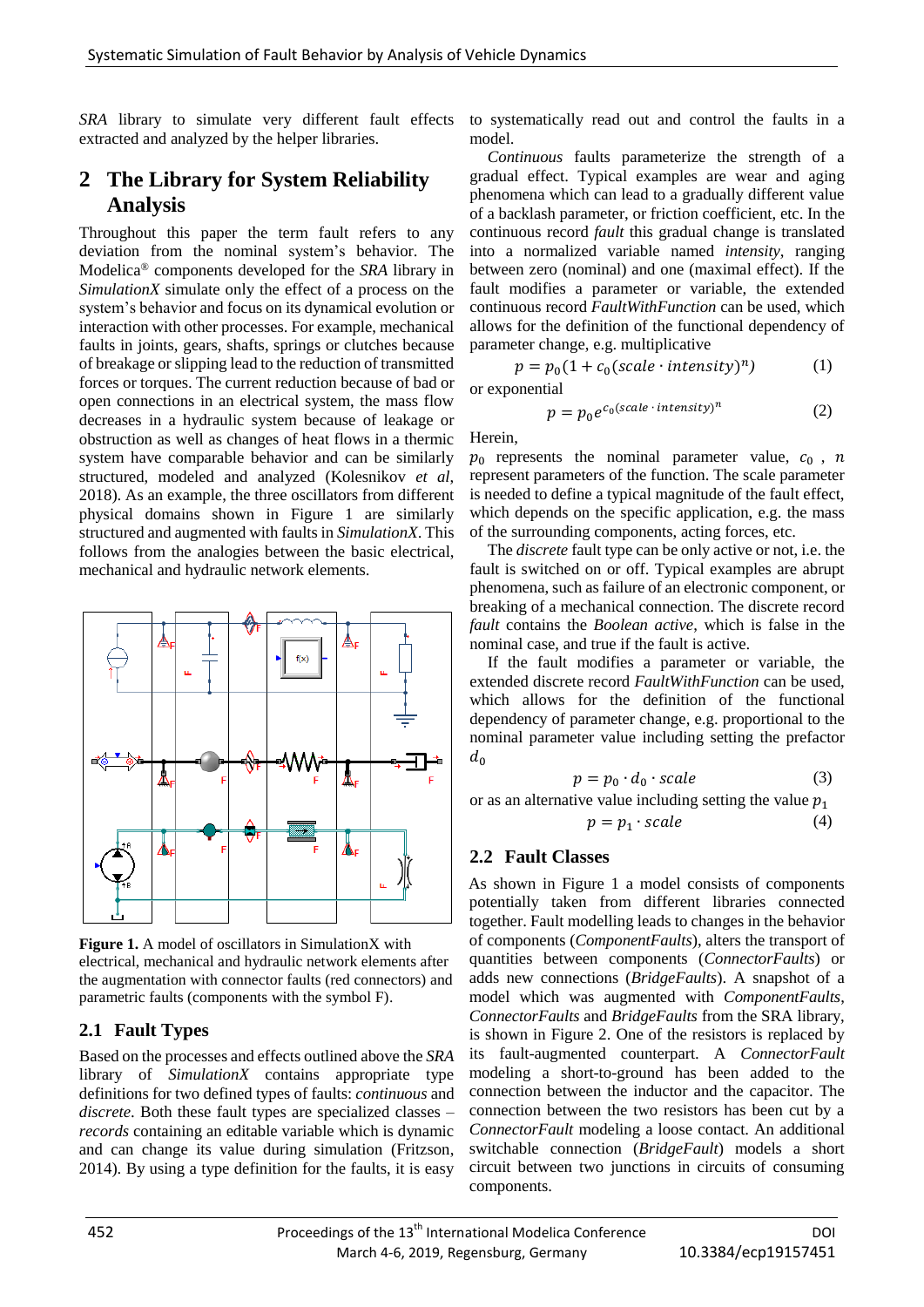

**Figure 2.** A model of an electrical circuit in SimulationX which has been augmented with faults.

*ConnectorFaults* can be inserted at (connected) connectors or into existing connections. The first type has two connectors, as shown at the bottom of Figure 2, and can be used to model, for example, the loose contact or the breaking of a mechanical component, or a mechanical obstruction. The second type has only one connection (in Figure 2, at the top), it is added to a connection, and can be used to model, for example, a contact-to-ground fault or a leakage in hydraulics. The models of these faults consist of a fault and a set of equations which depend on the intensity/active(-ity) of this fault, and, in general, on a scale.

*BridgeFaults* are elements with two connectors as shown in the middle of Figure 2. For each domain there exists one *BridgeFault*. They can be inserted between existing components, adding further connect-statements, if the fault is active. *BridgeFaults* can be used to model, for example, an interaction between two leaky hydraulic circuits.

Fault-augmented models with parametric *ComponentFaults* are fault-augmented counterparts to the nominal *SimulationX* library elements. As an example, Figure 2 shows a fault-augmented element named ComponentFaults.Electricity.Analog.Basic.Resistor,

which is an extension of the Electricity.Analog.Basic.Resistor. It contains a fault, which changes the resistance parameter from its default value 1, as defined by intensity, scale, and function in the fault-record. The Fault triggering library models faults in a similar way to those contained within *ComponentFaults* (van der Linden, 2014).

# **2.3 The Fault Scale**

When modeling with the connector or bridge faults, but also during the development of the fault-augmented counterparts of the library elements, the amplitude of the strongest effect (intensity=1, or active=true) differs depending on the surroundings of the system into which the fault is inserted. For example, the frictional torque in a rotational connection which prevents the latter from

moving is several orders of magnitude higher in a ship's propeller than in a clockwork mechanism.

In the *SRA* library this phenomenon is captured with the definition of a positive real parameter named *scale* which can be included and defined in the definition of a fault if needed. It should be emphasized that the meaning of the *scale* differs between different faults. Furthermore, *scales*  of the same faults in a model can differ in different places e.g. if the model contains both the ship's propeller and the clockwork mechanism.

For a meaningful effect of the inserted faults, it is crucial to find ways to estimate the *scale* for each fault. In the optimal case, one can calculate the *scale* from the amplitudes of variables in the surroundings of the fault as recorded during a single simulation of the nominal behavior. For example, the *scale* of the translational sticking fault is a prefactor to the friction force  $F_{stick}$ added to the connection. The latter is defined as  $F_{\text{stick}} = scale$  for *intensity* 1.

The *scale* should be chosen to be high enough to ensure that the connection stops moving when the fault intensity is equal to one. On the other hand, it should be low enough that one is not faced with numerical issues, because the system is stiff or the solver has trouble integrating when the fault is switched on during a simulation. In the optimal case, the scale value should be set to ensure that the range of the friction force over increasing intensity is such that for low intensities it already has some (recognizable) effect on the connection, but does not already prevent it from motion at all (sensitivity to fault intensity). Estimating the *scale* can be challenging even in the seemingly simple case of the friction force described above. To this end, several algorithms are currently under investigation using base unit, force, energy or power values.

## **2.4 Semi-Automatic Fault Augmentation**

Augmenting a model of the nominal system with various faults can be time-consuming and error-prone. Moreover, when replacing the nominal type of a component by its fault-augmented counterpart, one must ensure that the parameters are kept or modified correctly.

To support the fault-augmentation process, a dedicated user interface to *SimulationX* has been developed. The tabbed interface guides the user through the whole augmentation and analysis process in an intuitive way. Once the augmentation is completed, faults of interest can be selected for subsequent analysis. The augmentation and analysis workflow can be summarized by the steps described below.

*Definition of the candidate:* First of all, the user must define the candidate components, i.e. all those components and connections in the model, which are to be fault-augmented. Additionally, it can be decided whether to exclude or include a certain class of faults (connector or component faults), or whether to insert faults only from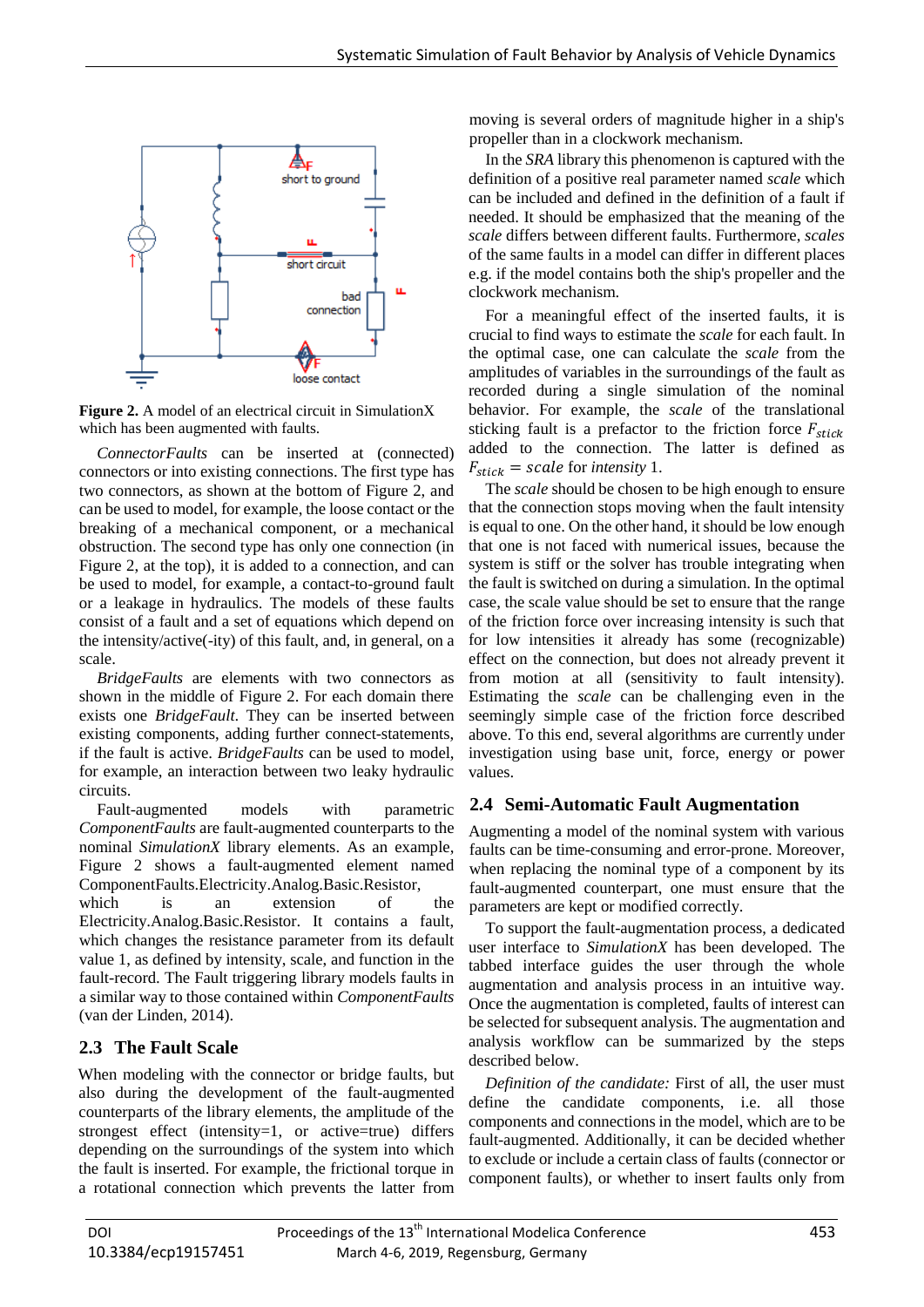specific domains (mechanical, electrical, etc.) as shown in Figure 3.

Domains:

| $\triangledown$ Mechanics<br>$\sqrt{\square}$ Electricity<br>$\overline{\nabla}$ Hydraulics |  |  |
|---------------------------------------------------------------------------------------------|--|--|
|                                                                                             |  |  |

| ◯ Include Connector and Connection Faults |                           |
|-------------------------------------------|---------------------------|
| Additional Loss                           |                           |
| ◯ Broken Connection                       |                           |
| $\bigcirc$ Both                           |                           |
| ◯ Include Component Faults                | <b>Start Augmentation</b> |

**Figure 3.** Selection of fault classes and domains supported by the SRA Add-In.

*Augmentation:* The actual fault-augmentation can be executed by clicking the "Start augmentation" button. The process changes the model structure as shown in the righthand side of Figure 4. "Nominal" components are replaced by their fault-augmented counterparts. In this example, a fault with two pins (broken) is added for each connected connector was added, and another fault with one pin (sticking) was added for the whole connection.



**Figure 4.** SimulationX model before (left) and after (right) the automatic fault augmentation for mechanical components.

# **3 Driving Maneuvers Library for Analysis of Vehicle Dynamics**

A vehicle model for the fault effect simulation was built using a new library for *Driving Maneuvers* in *SimulationX*. The modular library contains various chassis model elements, wheel and axle suspensions, wheel elements with tire model, driver models, track and environment components and complete vehicle models. The library elements are parameterized and validated using real experimental data (Tretsiak *et al,* 2018).

The library structure has an open, user-extensible, object-oriented model architecture thanks to its compatibility with the Modelica® modelling language. The library structure, shown in Figure 5, includes following subsections described in detail below:

- Environment, Drivers and Maneuvers
- Bodies and Wheels
- Suspensions and Axles with Suspensions
- Vehicles

The real-time capable curve-based vehicle models can be used in combination with elements such as powertrains or brakes from other libraries of *SimulationX* (*Mechanics*, *Power Transmission (1D/MBS)*), and with their faultaugmented counterparts from the *SRA* library.



**Figure 5.** Structure of *Driving Maneuvers* library in SimulationX

#### **3.1 Environment, Drivers and Maneuvers**

The sub-library *Driver* contains the two-level driver model with anticipatory (open-loop) and compensatory (closed-loop) control for vehicle longitudinal and lateral dynamics, considering a curvature difference, steering angle difference and lateral displacement (Figure 6), which is generally based on Donges' model (Donges, 1978).

Driver models can be configured individually, with the option of externally-defined speed and steering profiles. The output signals are steering, load and brake demands (steer, gas, brake). Maneuver element types allow setting of preconfigured standard driving tests defined by International Standard Organization, for instance:

- (Severe) Double Lane Change (ISO 3888-1, 1999; ISO 3888-2, 2002)
- Steady-State Circular Driving (ISO 4138, 2012) The driving track and designation of maneuver sections are depicted in Figure 7. There is the possibility to set

customer-specific test tracks.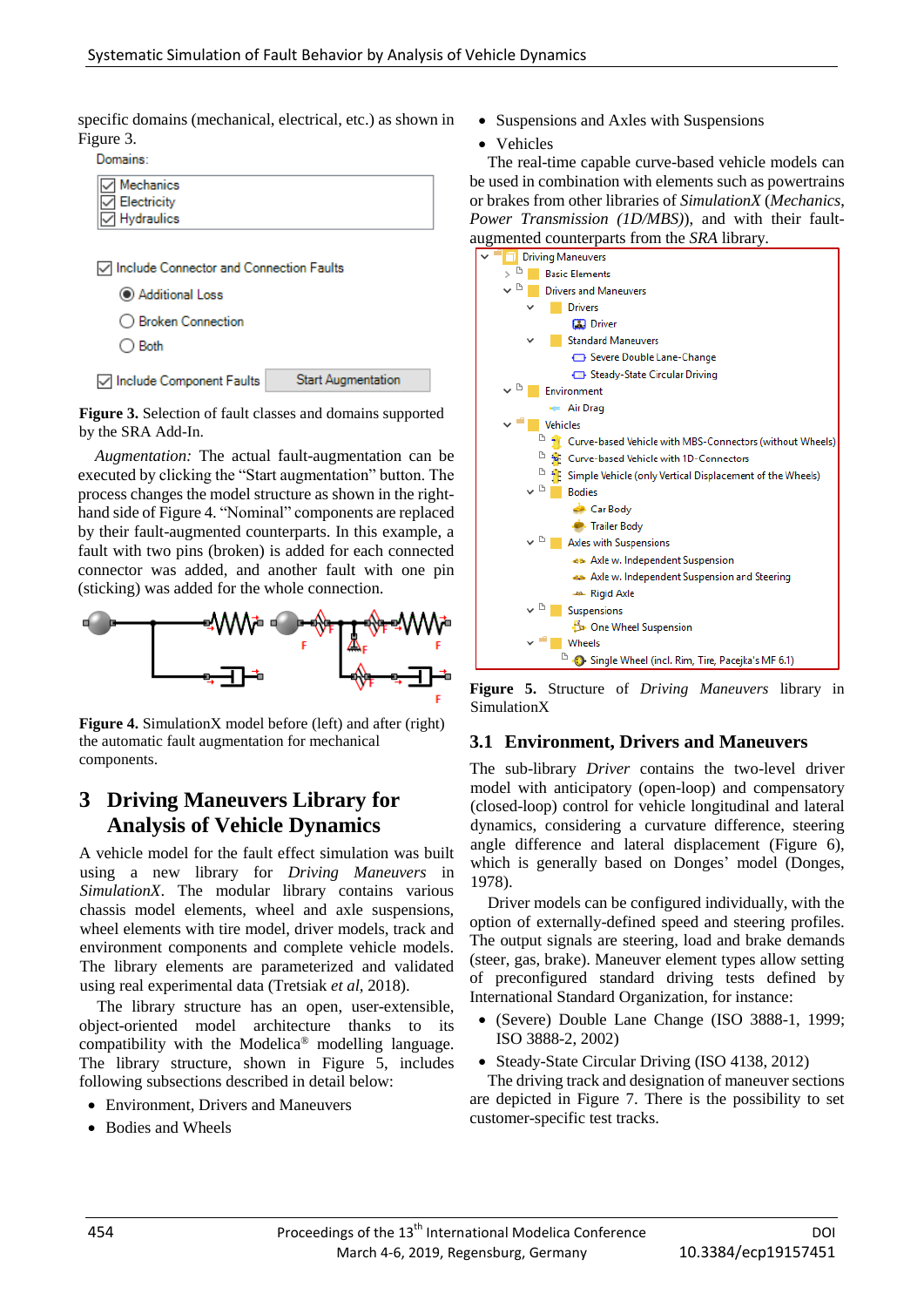

**Figure 6.** A two-level model of driver steering behavior



**Figure 7.** Maneuver tracks and designation of sections: a – (*Severe) Double Lane Change*; b – *Steady-State Circular Driving*

The model element *Air Drag* provides air drag forces and torques in all directions and gives the possibility to define corresponding air drag coefficients:

- Only Cw-coefficient
- All air drag coefficients (cx,cy, ...) scaled on the Cwvalue
- All air drag coefficients
	- Air drag force coefficients
	- Air drag torque coefficients

#### **3.2 Bodies and Wheels**

Vehicle bodies can be visualized by default shapes or user-defined imported CAD geometry with corresponding scaling in all directions.

By default, three car types are available for visualization of a vehicle body:

- Compact car
- Station wagon
- Sport utility vehicle

A single CAD geometry is used for the representation, with corresponding scaling coefficients for each vehicle type. The car body model element can be used to represent, for instance, a truck cabin or a bus saloon, requiring only corresponding CAD data. The trailer body component has the same functionality as the car body. Figure 8 presents the 3D model visualization with the above-described library elements.



**Figure 8.** Visualization of *Car Body* and *Trailer Body* model elements

The tire is modelled according to Pacejka's MF 6.1 (Bakker *et al,* 1987) and is used in a single wheel element, which includes a corresponding visualization body.

#### **3.3 Suspensions and Axles with Suspensions**

These parts contain predefined curve-based models of wheel and axle suspensions with anti-roll bars.

Suspension kinematics are defined by zero-order kinematics parameters (e.g. value) or wheel lift trajectories (e.g. camber angle over vertical displacement of a wheel center).

Different steering types are available:

• With constant or variable steering gear ratio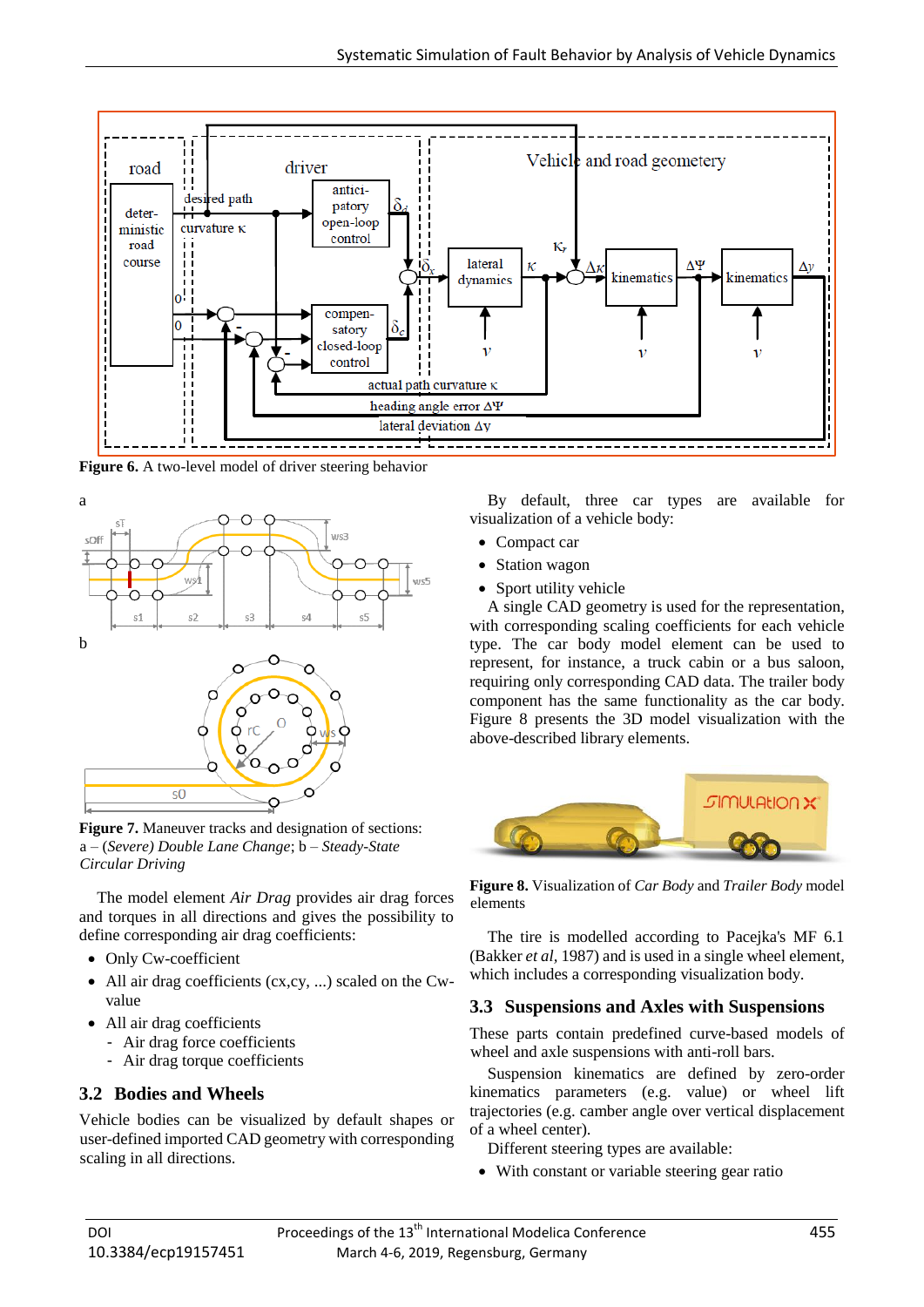• With direct input of wheel rotation angles over a steering wheel angle

Five degrees of freedom of one wheel are constrained in the case of an independent suspension.

Figure 9 shows the model structure of a one-wheel suspension and an axle with independent suspension and steering.



**Figure 9.** Structures of suspension models:  $a$  – one-wheel suspension;  $b$  – axle with independent suspension and steering.

The rigid axles library allows the modelling of specific axles with suspensions also for heavy-duty trucks and buses:

- Rigid axle with conventional suspension
- Complete rigid axle
- Swing axle (without suspension)

A mirror function for parameterization of symmetric suspensions facilitates this routine process.

## **3.4 Vehicles**

The real-time capable curve-based vehicle models with 1D and MBS connectors are based on the following library elements:

- Car body
- Axle with independent suspension
- Axle with independent suspension and steering
- Air drag and motion sensor

Up to six load masses for passengers and luggage can be defined.

Engine and powertrain mount torques can be considered, depending on the engine position (longitudinal or transverse).

There is a signal connector for steering input and different variants are available to set wheel parameters:

- 4 equal wheels
- 2 equal front wheels, 2 equal rear wheels
- Free definition (individual settings)

The corresponding diagram views of characteristic curve-based vehicle models with 1D and MBS connectors are presented in Figure 10.



**Figure 10.** Structures of curve-based vehicle models:  $a$  – curve-based vehicle with 1D-connectors;  $b$  – curvebased vehicle with MBS-connectors (without wheels).

# **4 Analyzing Faults**

As well as structuring the modeling and insertion of faults, it is also helpful to structure and systematize all output quantities of the model that constitute related information about fault effects. Moreover, the checking of requirements fulfillment in the model-based applications must consider not only pre-defined criteria, but also scenarios executed for them. The additional libraries for special signal analysis in *SimulationX* presented in this section serve as helpers for this task.

#### **4.1 Signal Feature Extraction**

For model validation, the model output is compared to real systems' data. Such data is, in general, sampled, can sometimes be averaged, noisy, or even in frequencydomain representation. To prepare the model output in the same way, one needs ways to extract features from the variables.

To avoid dealing with (different) sampling rates and the quality of time series, or to use single-valued data from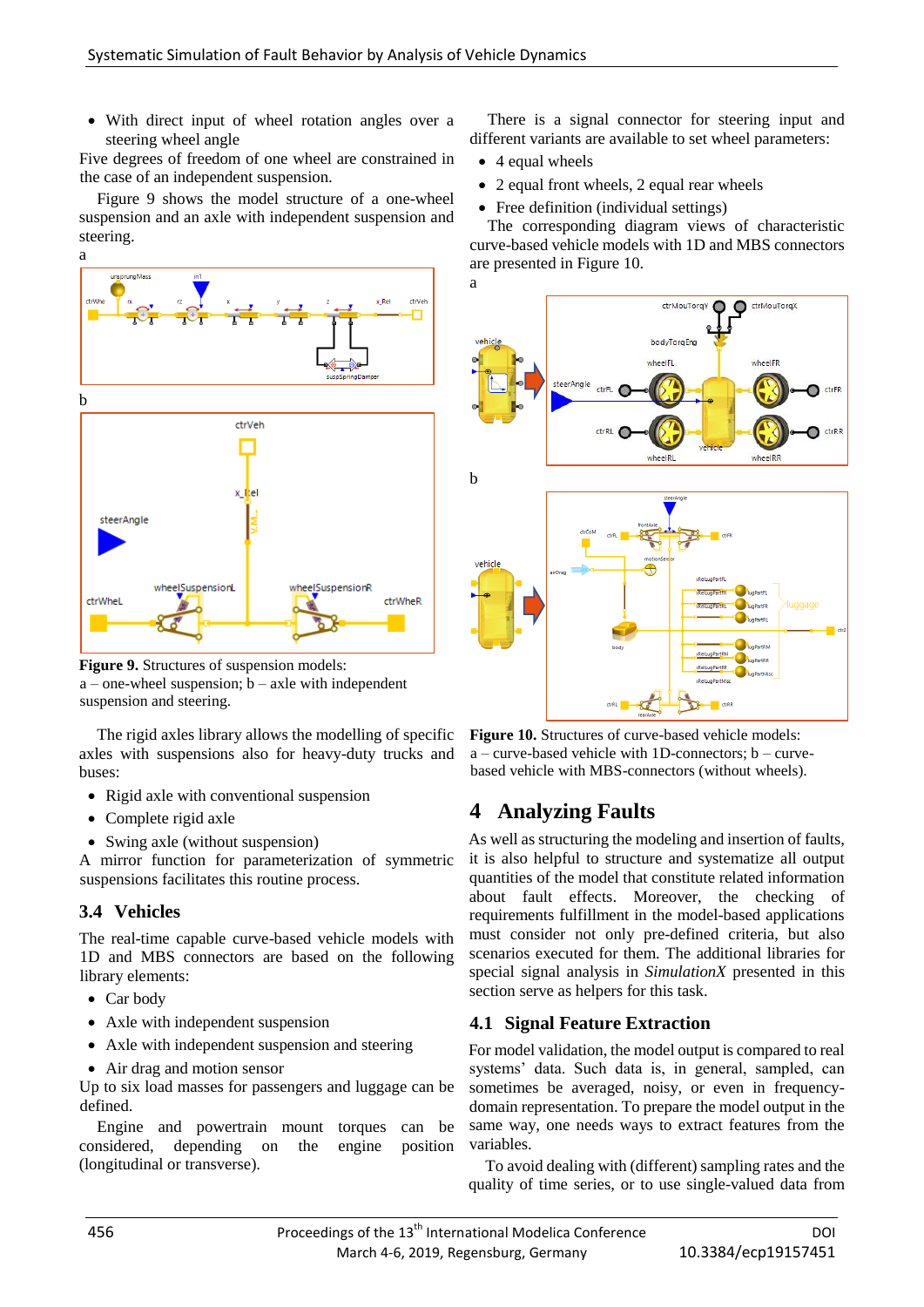output time series, meaningful features must be extracted. Furthermore, requirements fulfillment is categorized by blocks returning a single value: successful, failed, or undecided/not clear. The determination of these categories (for more details see subsection 4.2) is based on calculations of output variables, which are again features of the latter.

The library for signal feature extraction contains helper blocks that support feature extraction. Helper blocks shown in Figure 11 are provided for extracting features such as time interval between two pulses or two events and band check. The list is extended based on the examples studied. One important requirement is that all features are insensitive to numerical side effects. For example, the extraction of the time between two pulses should not pick a "numerical" peak, the height of which is dependent on tolerance or other numerical artefacts. The extraction of the time between two mean values should be possible over restricted time spans to avoid a dependency on the overall simulation time (e.g. the average velocity of the vehicle decreases to zero, because the model driving scenario depicts an unnecessary amount of time span after the vehicle has come to rest).



**Figure 11.** Time Interval bw. 2 pulses or 2 events and band check elements

The additional sub-packages ChecksInFixedWindow, ChecksInSlidingWindow, SignalAnalysis from (Otter et al., 2015) - although motivated by a completely different application - serve similar purposes.

#### **4.2 Requirements Fulfillment Analysis**

The sample vehicle model analyzed in the next section addresses the question of the requirements fulfillment when it is subject to faults. Stated differently: which fault or combination of faults leads to the violation of predefined criteria. An example of such a criterion, taken from the drive train example, is: The vehicle shall be able to brake from 100 km/h to stop in 7 Seconds. To assess this in the model, output variables (velocity, time) are read, features are extracted (velocity at 7 seconds after start of braking) and tested against the criterion "stopping". The formalization of the last step is supported by the elements modeled in the library *Requirements Fulfillment.*

The basic definition of a criteria contains an array of assertions as an input. In the example of the velocity test this array has one entry:  $v(t_{StartBraking} + 7)[km/h]$ . If this entry is lower than zero, the criterion is fulfilled, if not, it is violated. If the array of the assertions contains more than one entry, it has to be defined whether they are

connected by an AND (i.e. all must be fulfilled to fulfill the whole criterion), an OR (i.e. only one must be fulfilled), or NOT (i.e. all must be violated to fulfill the whole criterion). Sometimes it does not make sense to test a criterion at all - for example, if there was no ignition, there is no startup time. To address this scenario, the requirements fulfillment elements contain a second input named *validity indicator* defined in a similar way as the *assertion* - i.e. if this variable is positive, the validity is given and the assertion can be tested, if not, the assertion does not need to be tested. The integer output *requirements fulfillment* is based on the validity indicator and the assertions, and is restricted to three values, which represent the categories as listed in Table 1.

**Table 1.** Categories of the output of the *Requirements Fulfillment* elements based on the incoming validity and insertion.

| requirements<br>fulfillment | category  | conditions              |
|-----------------------------|-----------|-------------------------|
|                             | fulfilled | validity>0, assertion>0 |
|                             | violated  | validity>0, assertion<0 |
| - 1                         | undecided | valididy<0              |

For convenience, the assertions are fed to an output variable assertionsOut. The output *requirements fulfillment* can only tell if the simulation fulfilled or violated the criterion, but not how far it was from violating or fulfilling it. To have a measure for this, the relevant continuous variables should be analyzed. Sometimes it is important to have information about how close to violating/fulfilling the specification, e.g. since due to noises/variations which are not in the model the outcome might not be robust. Furthermore, it proves helpful to have some information about whether an increasing fault intensity influences an assertion. This information cannot be obtained from the integer output.

Figure 12 contains elements of the *Requirements Fulfillment* library. Currently, the connection of assertions via AND, OR and NOT is possible, since any logical expression can be brought into either of these forms (disjunctive/conjunctive normal form, see e.g. (Hazewinkel, 1994)). More flexible definitions of *Requirements Fulfillment* components will be developed as applications demand.

The *Modelica\_Requirements* library presented in (Otter et al., 2015) contains a similar 3-valued logic to those presented here. Its motivation comes from a connection between system simulation and the formal definition of requirements. For the *Modelica\_Requirements* library an extension of the Modelica language is proposed to handle the 3-valued temporal logic (satisfied, violated, undecided). The formalization of proving the logical expressions built up from validity and assertions (as described above) could be improved if the handling of the 3-valued logic becomes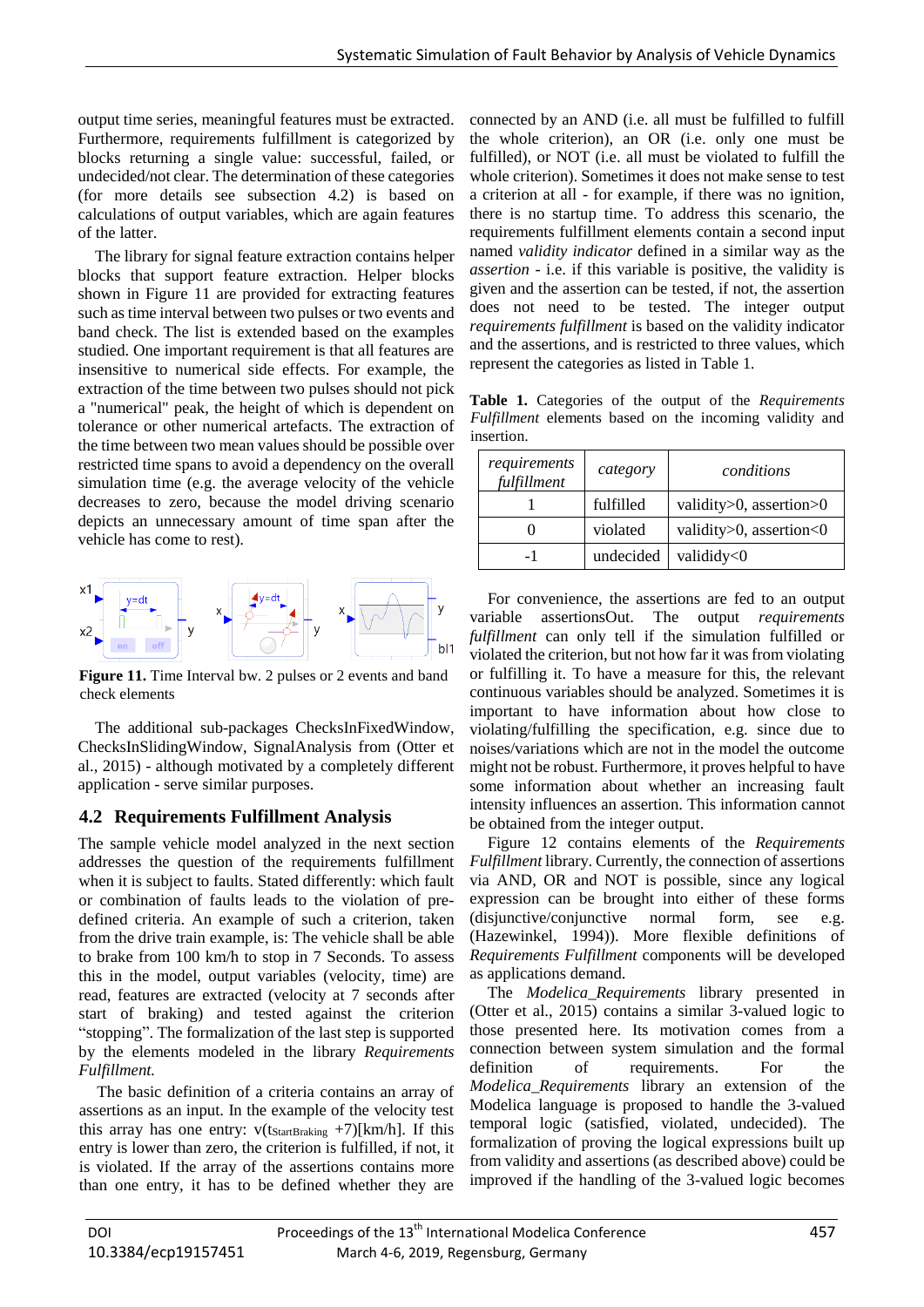part of the language standard. However, it is not necessary in our case.



**Figure 12.** Checking requirement criteria – ALL, ONE or No Requirements must be met.

# **5 Simulation and Analysis of Vehicle Dynamics with Fault Effects**

To demonstrate the application of the *SRA* library in *SimulationX* for considering fault effects by the analysis of vehicle dynamics, the model for a preconfigured standard driving test double lane change is used. It is a well-known test method which is generally used for subjective evaluation of vehicle dynamics (ISO 3888-1, 1999). The driver can use a vehicle brake system passing through maneuver track. Consequently, there is the possibility to simulate fault effects in the brake system and analyze its influence on a vehicle dynamics and roadholding ability.

#### **5.1 Fault-Augmented Vehicle Model**

The vehicle model is built using the model elements of *Driving Maneuvers* library, described in the section 3. Figure 13 shows the corresponding diagram view of the vehicle model augmented with fault elements from the SRA library and is described below.

The model structure includes the maneuver element described in the subsection 3.1, whose input signal is the driven route of the vehicle with a transverse engine. The simplified vehicle model includes the torque source for front drive wheels, whose value is defined by a corresponding curve, and the differential element. The corresponding mount torque of the car with transverse engine is also considered.

The output from the maneuver component is connected to the driver element and provides the closed-loop driver model with the information about the desired route curvature and desired vehicle speed. The instantaneous curvature and car speed for the driver model are received from the fault-augmented vehicle element. The output signals from the driver element are: steering wheel angle demand and load and brake requirements. Wheel brakes provide corresponding brake torques based on the brake signal from the driver model element.

For the fault augmentation by the SRA Add-In described in the section 2.4, the elements of the brake system and the vehicle were selected as candidate components, as shown in Figure 14. The brake system was augmented with ConnectorFaults (sticking 1-4) to analyze the following failures:

• Drop of a brake pad friction coefficient, reducing the braking torque acting on a wheel. It can be caused by

uneven wear of brake pads or their surface contamination with oil film, dirt, etc.

- Drop of an actuation force of brake drive, reducing the braking torque acting on a wheel because of a drop of a hydraulic pressure caused by pipe rupture or leakage in a brake drive.
- Jamming the wheel brake, decreasing vehicle stability and control because of brake lining wear or wear of sealing ring of a wheel hydraulic cylinder.



**Figure 13.** Vehicle model with augmented connector, signal and component faults

The vehicle component was replaced with its faultaugmented counterpart (*ComponentFault*) to investigate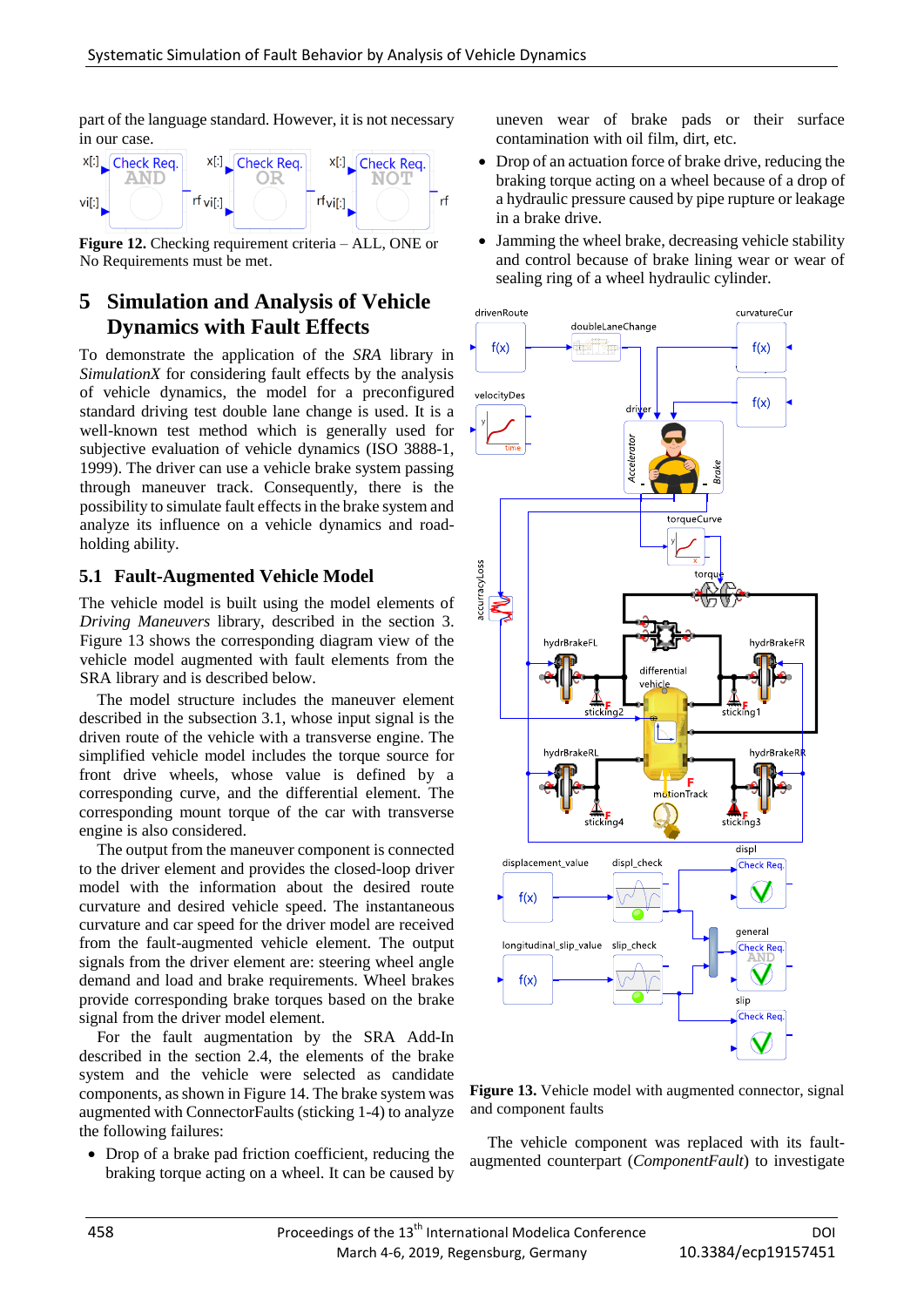the friction change in the contact between wheel and road because of:

- Change of wheel pressure
- Tire tread wear

| Augmentation Analysis Post-Processing                       |                                                                                                                                                                                                                                                                                                                                                        |  |                           |  |
|-------------------------------------------------------------|--------------------------------------------------------------------------------------------------------------------------------------------------------------------------------------------------------------------------------------------------------------------------------------------------------------------------------------------------------|--|---------------------------|--|
| Model: Model1                                               |                                                                                                                                                                                                                                                                                                                                                        |  |                           |  |
|                                                             |                                                                                                                                                                                                                                                                                                                                                        |  |                           |  |
|                                                             |                                                                                                                                                                                                                                                                                                                                                        |  | <b>Load Selection</b>     |  |
| Model Flements:                                             |                                                                                                                                                                                                                                                                                                                                                        |  |                           |  |
| ⊟…<br>$+ \cdot$                                             | $\left  \cdot \right $ Model 1<br>30- differential<br><b>图 torqueCurve</b><br>motion Track<br>⊶ driven Route<br>√ velocityCur<br><b>REL curvatureCur</b><br>doubleLaneChange<br><b>E</b> - <b>CD</b> driver<br><b>El</b> velocityDes<br>由 ▽ fe vehicle<br>- Mr hydrBrakeRR<br>⊹⊹√√ ⊪ hydrBrakeFL<br>— जि - HydrBrakeRL<br>- Ø <sup>1</sup> hydrBrakeFR |  |                           |  |
| Domains:                                                    |                                                                                                                                                                                                                                                                                                                                                        |  |                           |  |
| <b>Mechanics</b><br>Electricity<br>Hydraulics               |                                                                                                                                                                                                                                                                                                                                                        |  |                           |  |
| □ Include Connector and Connection Faults<br>$\bigcap$ Both | Additional Loss<br>◯ Broken Connection                                                                                                                                                                                                                                                                                                                 |  |                           |  |
| <b>□</b> Include Component Faults                           |                                                                                                                                                                                                                                                                                                                                                        |  | <b>Start Augmentation</b> |  |

**Figure 14.** Selection of model components supported by the SRA Add-In.

The component *accuracyLoss* from the *SRA*-library was placed in the model between the *driver* and *vehicle* components to consider signal fault (control signal distortion) and to investigate its influence on the vehicle's behavior during the standard driving test with steering and braking failures.

#### **5.2 Sample Analysis of Vehicle Dynamics with Fault Effects**

As was mentioned above, the double-lane change maneuver is used for subjective determination of a vehicle obstacle performance, which is a part of vehicle dynamics and road-holding ability. If a vehicle is in the track frames during the test, then it is assumed that it has a sufficient obstacle performance and road-holding ability. The model allows visual analysis based on a vehicle trajectory through the maneuver track (Figure 15). However, this kind of analysis inefficient for assessment of multitude fault combinations and cannot provide sufficient information for the post-processing.



**Figure 15.** Vehicle trajectories by successful (left) and unsuccessful (right) passing through maneuver track

To systematically analyse fault effects in the brake system, components from the helper library *Signal Feature Extraction* were used as shown in the lower-part of Figure 13. These components (*displ\_check* and *slip\_check* in the model) check information about passing of a vehicle through maneuver based on the displacement of a vehicle in XY-plane and the longitudinal slip of vehicle front right wheel (Figure 16).

Figure 16 shows the deviation of the selected output values of the fault-augmented model from its nominal behaviour (without fault) because of the activation of the connector faults. The connector faults (components *sticking 1-3* in Figure 13) decreases the braking torque in the right rear wheel (fault in RR) or front left wheel (fault in FL) up to 50% or jam the front right wheel brake (fault in FR).



**Figure 16.** Selected output values of the fault-augmented model with different faults in the brake system